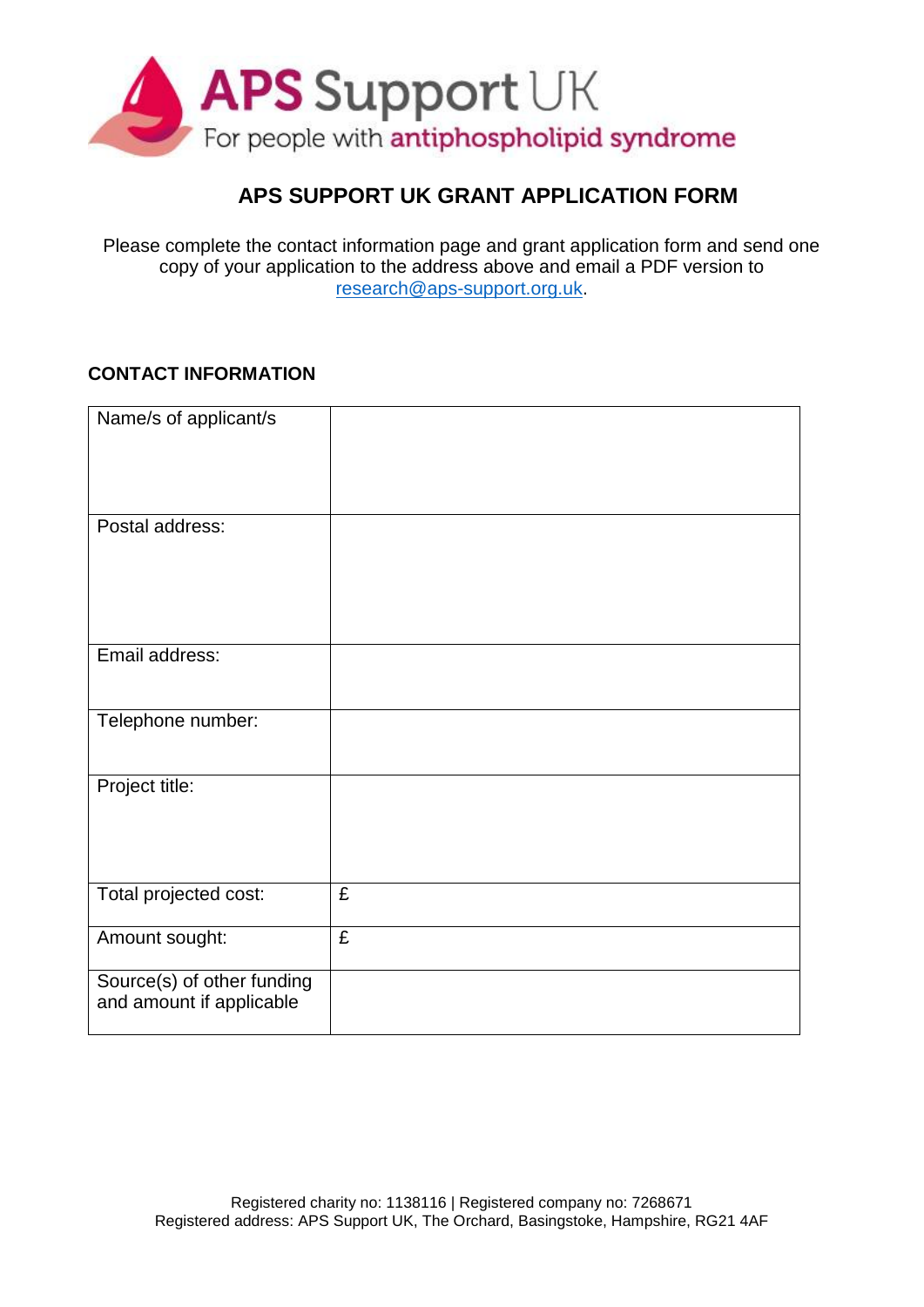## **Please address each of the following criteria in your application**

| 1. Objective/purpose of the grant. What do you aim to achieve and how       |
|-----------------------------------------------------------------------------|
| does it fit within APS Support UK's charitable objectives? 150 words max    |
|                                                                             |
|                                                                             |
|                                                                             |
|                                                                             |
|                                                                             |
|                                                                             |
|                                                                             |
|                                                                             |
|                                                                             |
|                                                                             |
|                                                                             |
|                                                                             |
|                                                                             |
|                                                                             |
|                                                                             |
|                                                                             |
|                                                                             |
|                                                                             |
|                                                                             |
| 2. Lay summary. Describe the proposed research in simple terms in a way     |
| that could be publicised to a general audience. In your description, please |
| include an impact statement that explains who will benefit from your        |
| proposal (between 500-1000 words - one page maximum).                       |
|                                                                             |
|                                                                             |
|                                                                             |
|                                                                             |
|                                                                             |
|                                                                             |
|                                                                             |
|                                                                             |
|                                                                             |
|                                                                             |
|                                                                             |
|                                                                             |
|                                                                             |
|                                                                             |
|                                                                             |
|                                                                             |
|                                                                             |
|                                                                             |
|                                                                             |
|                                                                             |
|                                                                             |
|                                                                             |
|                                                                             |
|                                                                             |
|                                                                             |
|                                                                             |
|                                                                             |
|                                                                             |
|                                                                             |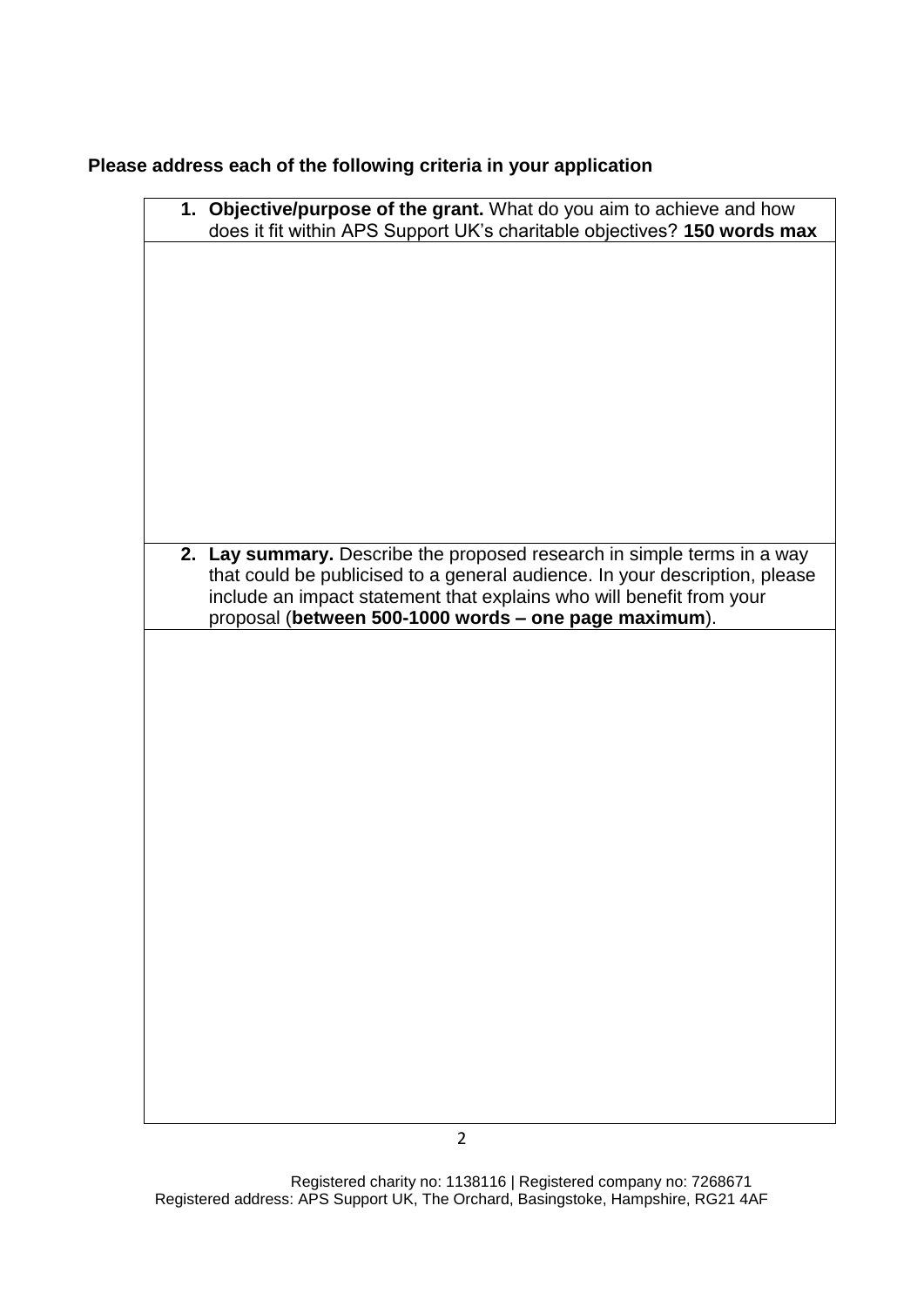| 3. Description of proposed research. Describe your research proposal, its<br>background and why it is important. How does this piece of research<br>contribute to current scientific thinking in this field, what scientific gaps<br>does it fill and how will it help progress scientific thinking in this area?<br>1000 words max                                       |
|---------------------------------------------------------------------------------------------------------------------------------------------------------------------------------------------------------------------------------------------------------------------------------------------------------------------------------------------------------------------------|
| 4. Technical approach/methodology. Describe which method or technical<br>approach you intend to use, how data will be obtained and how it will be<br>used in any statistical analyses and, if relevant, how it would be combined<br>with data or observations from other studies. Does the applicant or<br>member of the research team have experience using the proposed |
| methodology? 1000 words max                                                                                                                                                                                                                                                                                                                                               |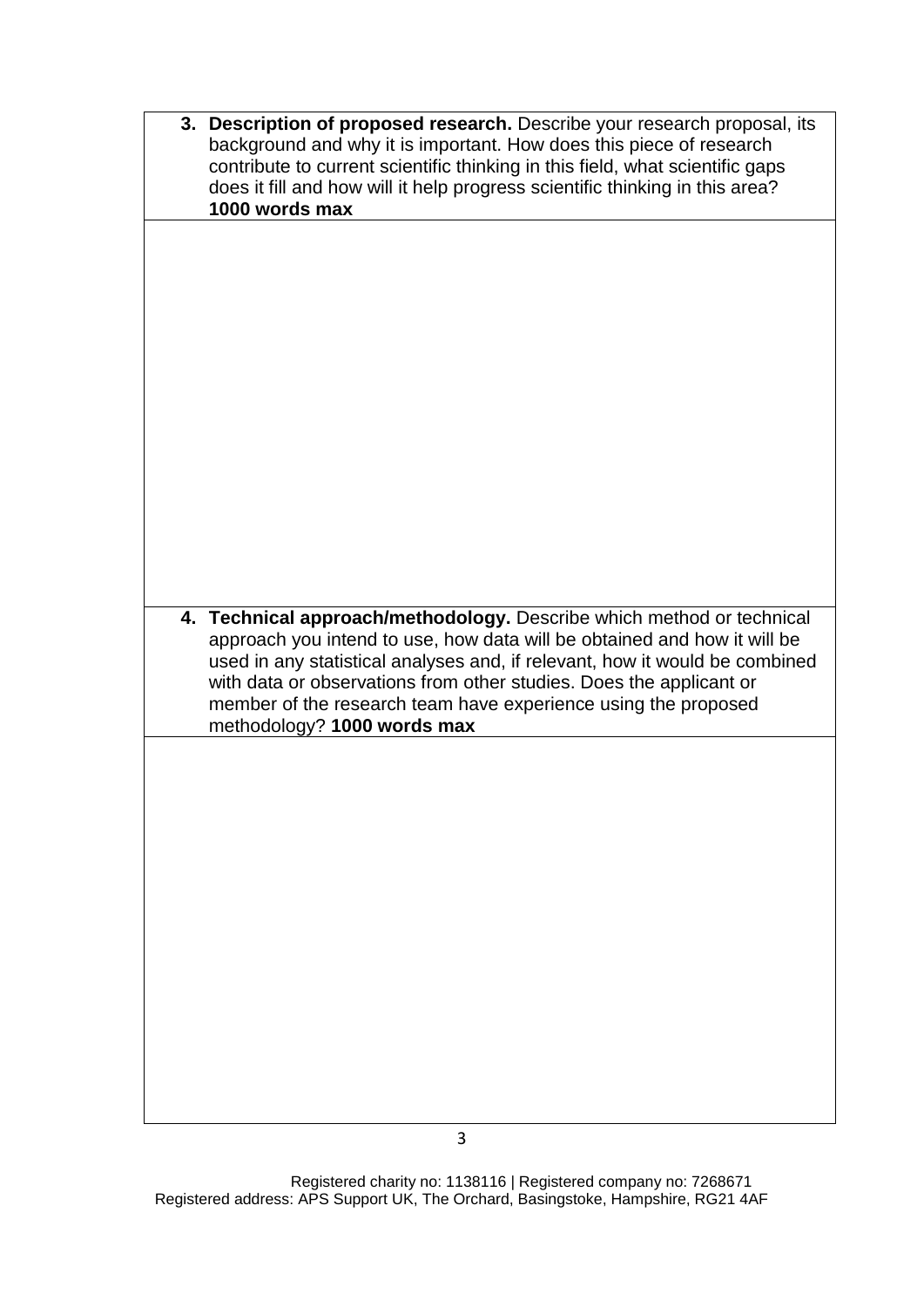| 5. Evidence of ethical approval. Please provide evidence that you/your     |
|----------------------------------------------------------------------------|
|                                                                            |
| organisation have engaged in the process to secure ethical approval and    |
| provide guarantees that ethical approval (where required) will be obtained |
|                                                                            |
| before any work is undertaken. 100 words max                               |
|                                                                            |
|                                                                            |
|                                                                            |
|                                                                            |
|                                                                            |
|                                                                            |
|                                                                            |
|                                                                            |
|                                                                            |
|                                                                            |
|                                                                            |
|                                                                            |
|                                                                            |
|                                                                            |
|                                                                            |
|                                                                            |
|                                                                            |
|                                                                            |
|                                                                            |
|                                                                            |
|                                                                            |
|                                                                            |
|                                                                            |
|                                                                            |
|                                                                            |
| 6. Timeframe. Please provide a timeframe/timeline and milestones for your  |
|                                                                            |
|                                                                            |
| project - be realistic and demonstrate how you intend to achieve the       |
|                                                                            |
| objectives within the timeframe. 100 words max                             |
|                                                                            |
|                                                                            |
|                                                                            |
|                                                                            |
|                                                                            |
|                                                                            |
|                                                                            |
|                                                                            |
|                                                                            |
|                                                                            |
|                                                                            |
|                                                                            |
|                                                                            |
|                                                                            |
|                                                                            |
|                                                                            |
|                                                                            |
|                                                                            |
|                                                                            |
|                                                                            |
|                                                                            |
|                                                                            |
|                                                                            |
|                                                                            |
|                                                                            |
|                                                                            |
|                                                                            |
|                                                                            |

 $\overline{\phantom{a}}$ 

 $\mathsf{r}$